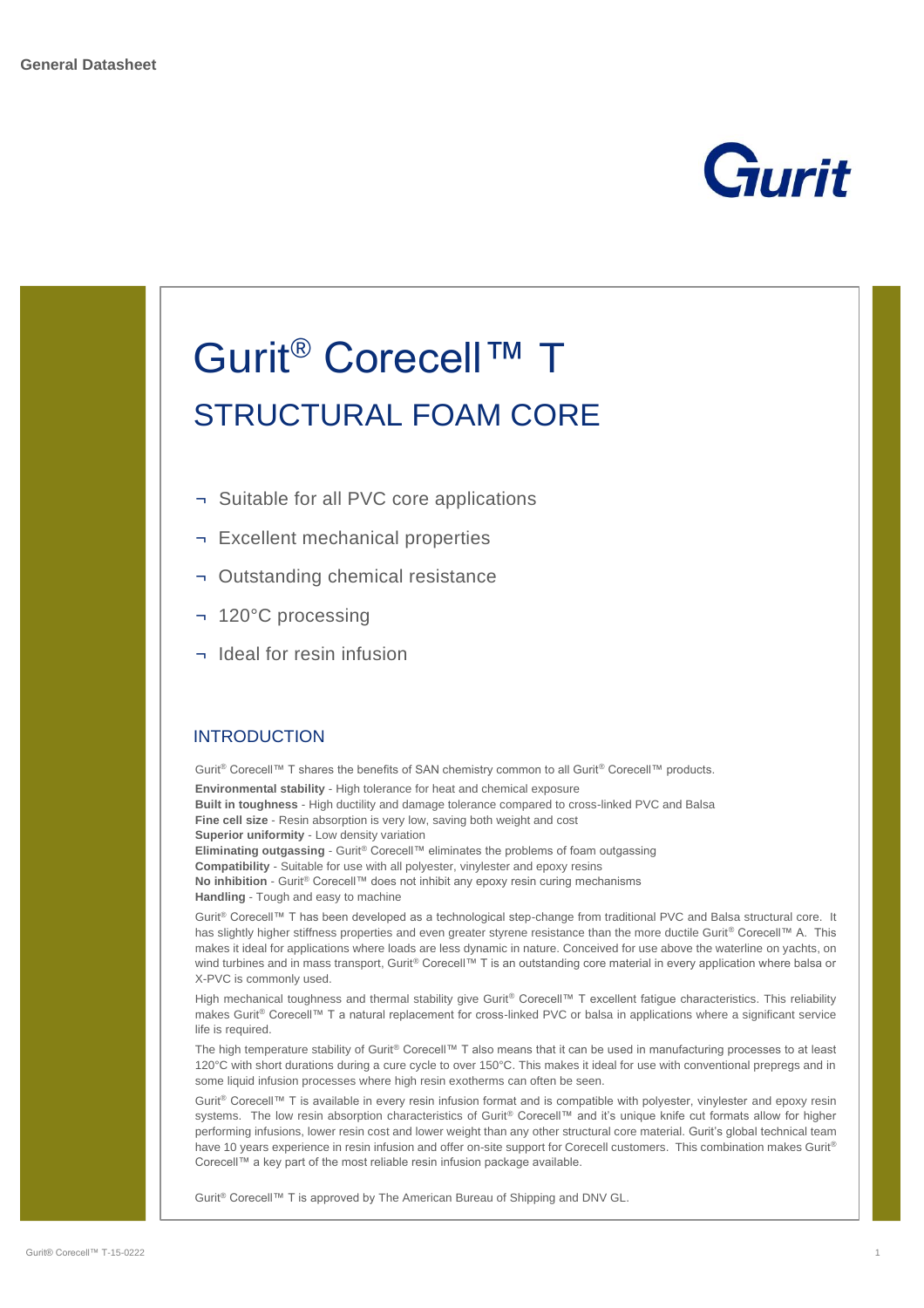## INSTRUCTIONS FOR USE

General working practices apply to these products, details of which can be obtained from the Gurit Guide to Composites or by contacting a Gurit representative (contact details provided at the end of this datasheet).

### MECHANICAL PERFORMANCE

| <b>Type</b>                 | <b>Test Method</b> | <b>Units</b>       | T400         |       | <b>T500</b> |             |
|-----------------------------|--------------------|--------------------|--------------|-------|-------------|-------------|
| Short Edge Marking          |                    | ÷,                 | White        | Green | White       | <b>Blue</b> |
| Nominal Sheet Size          |                    | mm                 | 1285 x 2605  |       | 1195 x 2440 |             |
|                             |                    | inches             | 50.5 x 102.5 |       | 47 x 96     |             |
| <b>Nominal Density</b>      |                    | kg/m <sup>3</sup>  | 71           |       | 94          |             |
|                             |                    | lb/ft <sup>3</sup> | 4.4          |       | 5.9         |             |
| Density Range               |                    | kg/m <sup>3</sup>  | 66-76        |       | 89-99       |             |
|                             |                    | Ib/ft <sup>3</sup> | $4.1 - 4.7$  |       | $5.6 - 6.2$ |             |
| Compressive Strength        | <b>ISO 844</b>     | <b>MPa</b>         | 0.92         |       | 1.59        |             |
|                             |                    | psi                | 133          |       | 231         |             |
| Compressive Modulus         | <b>ISO 844</b>     | MPa                | 59           |       | 101         |             |
|                             |                    | psi                | 8557         |       | 14649       |             |
| Shear Strength              | ASTM C273          | <b>MPa</b>         | 0.81         |       | 1.20        |             |
|                             |                    | psi                | 117          |       | 174         |             |
| <b>Shear Modulus</b>        | ASTM C273          | MPa                | 29           |       | 40          |             |
|                             |                    | psi                | 4206         |       | 5802        |             |
| Shear Elongation at break   | ASTM C273          | %                  | 28%          |       | 14%         |             |
| Tensile strength            | <b>ASTM D1623</b>  | MPa                | 1.30         |       | 1.72        |             |
|                             |                    | psi                | 189          |       | 249         |             |
| Tensile modulus             | <b>ASTM D1623</b>  | <b>MPa</b>         | 85           |       | 152         |             |
|                             |                    | psi                | 12328        |       | 22046       |             |
| <b>Thermal Conductivity</b> | ASTM C518          | W/mK               | 0.03         |       | 0.04        |             |
| <b>HDT</b>                  | <b>DIN 53424</b>   | °C                 | 115          |       | 115         |             |
|                             |                    | $^{\circ}$ F       | 239          |       | 239         |             |

\* Peak change rate under static load

Intermediate densities may be available on request subject to minimum order quantities.

#### **Please Note:**

Data quoted is average data at each product's nominal density, and is derived from our regular testing of production materials. Statistically derived minimum value data, satisfying the design requirements of various classification societies, is available on request.